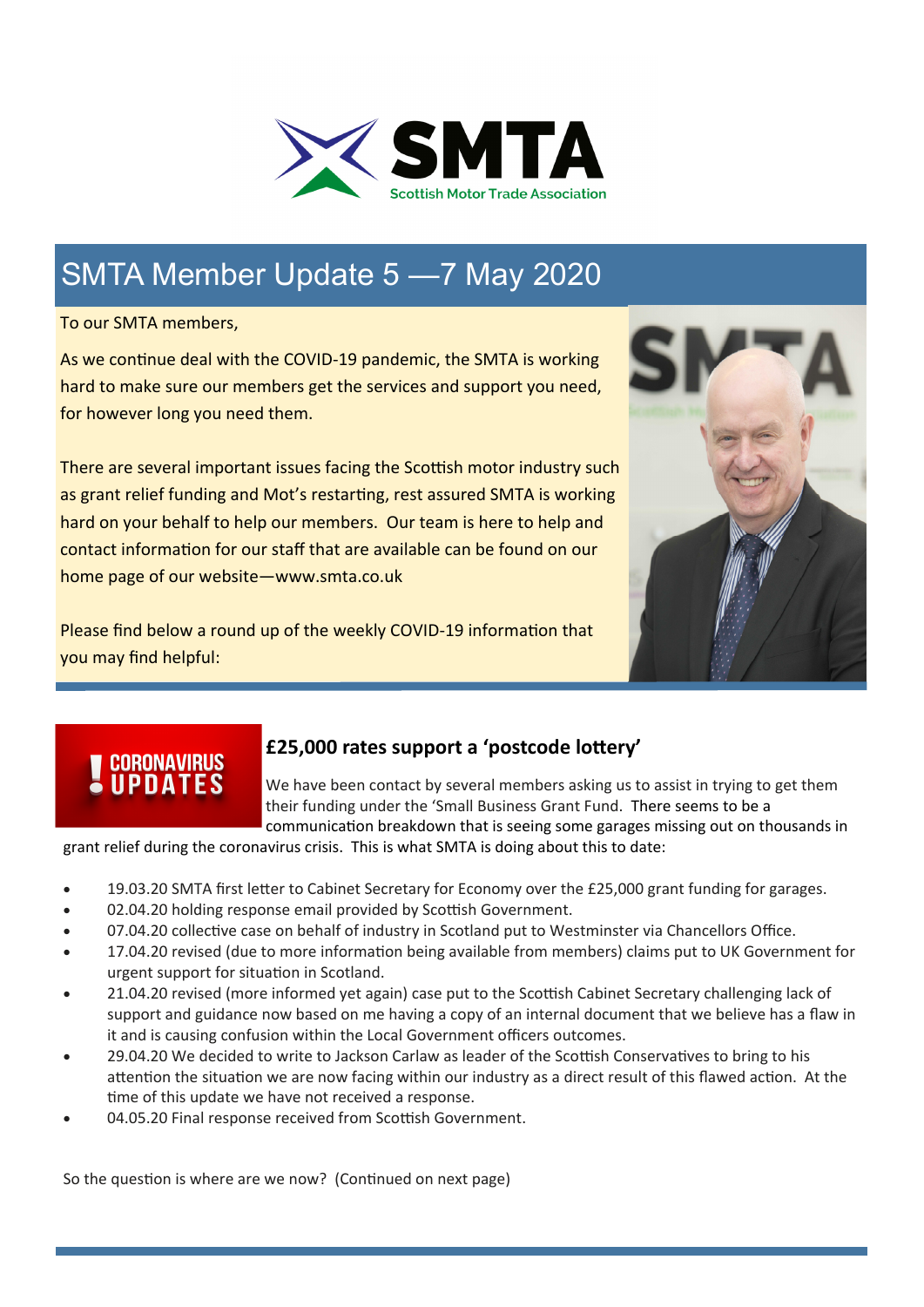

#### *ConƟnued from front page:*

On Thursday 7th May, we have had an article on this published in Car Dealer Magazine, ([click here to read\)](https://cardealermagazine.co.uk/publish/smta-labels-covid-19-grant-relief-scotland-postcode-lottery/191787). We are also now working on a letter laying out our concerns to each and every Chief Executive for all council across Scotland. This letter will also include copies of all correspondence to the Cabinet Secretary and her responses to each of these as well as a letter received from Fiona Hyslop on another matter that highlights the knowledge and acceptance about the retail motor industry. To this end we hope to educate them about the mistake that to us has so obviously been made and given that we now have the evidence of treatment in other parts of the country the creation by their actions of a "postcode lottery" this updated information will also be transmitted to all political opposition parties.

Hopefully this collective action will bring some form of success, it may even fragment the situation further but we will keep on with it. We also have investigated the further option of retaining a rates expert to review the situation should we feel the need to take some form of action on this, hopefully we will not need to do so but we are committed to fighting this.

# **CORONAVIRUS<br>UPDATES**

#### **DVSA Updates**

**MOT Expiry Date Extension—**The current six month extension to MOT expiry dates is sƟll in place. It is being applied by DVSA on a daily basis – one week ahead of the intended expiry date. We understand that DVSA and the Department for

Transport are keen to end this arrangement at the earliest opportunity and that recommendations will be made to government as soon as arrangements for easing Lockdown and Furlough provisions is made clearer. Consideration is also being given to how normal testing can be resumed in such a way that minimises disruption. No decision has been made yet. At present, approximately 50% to 60% of all Vehicle Testing Stations are open for business and approximately 20% to 25% of motorists who could take advantage of the MOT expiry extension are still getting their vehicles tested when due.

**Test Equipment Calibrations—Vehicle Testing Stations are permitted to continue testing with equipment that has** expired calibration – as long as that equipment is believed to be functioning correctly. However, most emission test equipment ceases to function when calibration has expired and in such situations Testing must cease. DVSA and the Garage Equipment Association are aware of this problem. DVSA will be considering whether or not regulations can be temporarily relaxed and the Garage Equipment Association will be working with its members to try to restore normal calibration services as soon as possible.

**Social Distancing**-DVSA are aware of the difficulties in adhering to Social Distancing guidelines whilst testing – particularly with assisted test bays. Testers and assistants are encouraged to make full use of PPE when sufficient distancing can not be maintained. Guidance is available on the gov.uk website by using the following link: [www.gov.uk/guidance/coronavirus](https://www.gov.uk/guidance/coronavirus-covid-19-mot-centre-and-tester-guidance)‐covid‐19‐mot‐centre‐and‐tester‐guidance

**New VTS Applications awaiting DVSA Assessment-DVSA have now issued safe working instructions for Vehicle** Examiners to carry out new site assessments in a manner that enables compliance with social distancing requirements. If you are experiencing difficulty getting a site assessment for a new VTS please let us know.

**MOT Tester Annual Training & Assessment‐**DVSA's extension to the MOT Tester Annual Training & Assessment deadline for 2019/20 has now ended. Access codes for 2020/21 Training & Assessment are now available from the SMTA. Please email [pauline.galloway@smta.co.uk](mailto:pauline.galloway@smta.co.uk) for more info